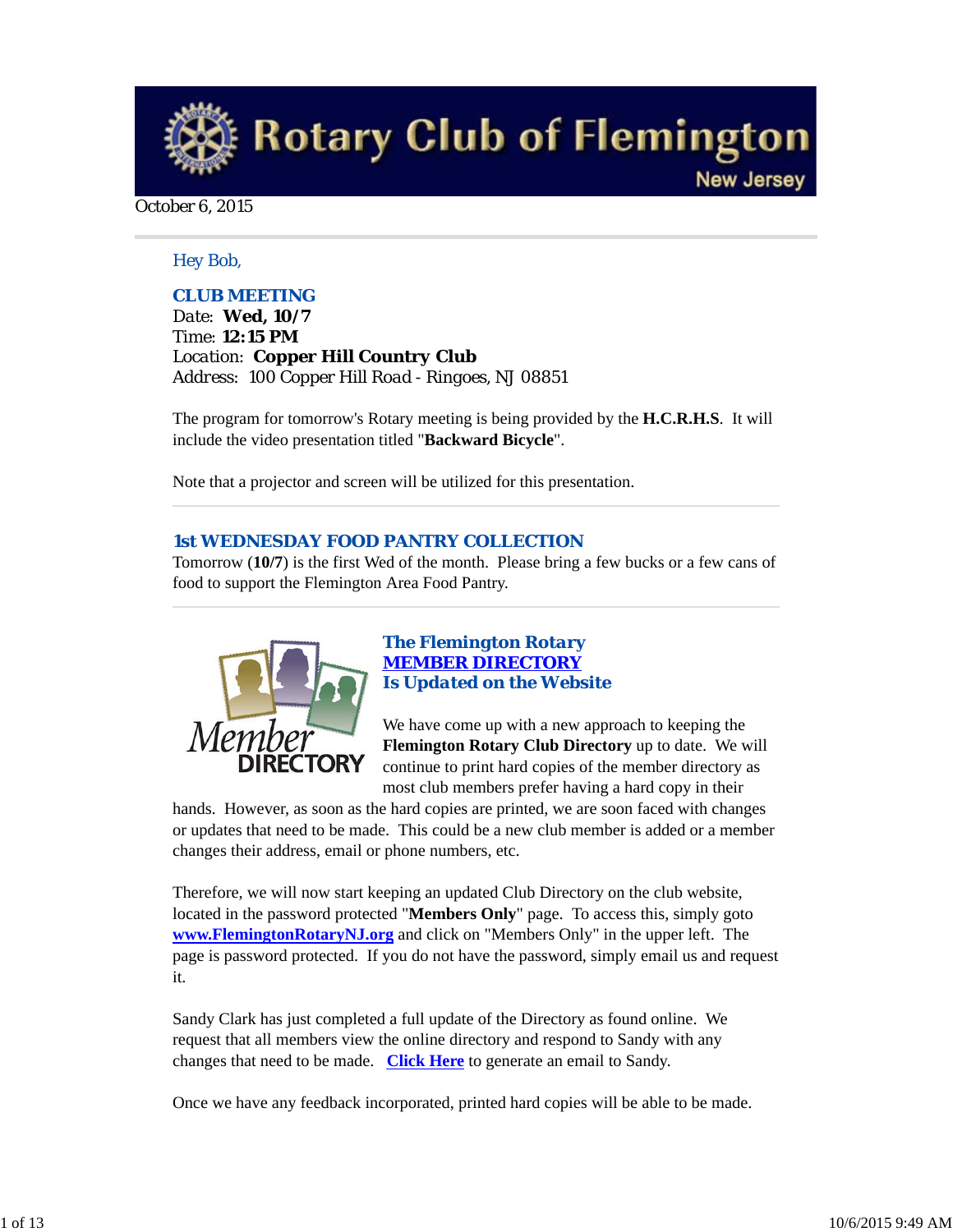After that, we will start keeping an **up-to-date** PDF copy of the Member Directory on the website. So if you are looking for the latest directory, check the website for the latest PDF copy of it.

A very special thanks to Sandy Clark for helping to come up with this "live" document approach to the online directory!

### *EAT, DRINK & SHARE*

**Monday, November 2, 2015** The Pines Manor, 6pm to 9pm 2085 State Route 27, Edison, NJ 08817

Our Rotary District 7510 will be hosting their annual Eat, Drink & Share fundraiser on Monday, 11/2. Our club annually takes a table of (10) with additional tickets available for purchase. If anyone is interested in attending, please **Click Here** to email President Mick Schaible.

The first ten complimentary tickets will go to the first people that request them. Once the complimentary tickets are gone, additional tickets will be available for purchase in advance or at the door.



**41st Annual PANCAKE DAY plus COSTUME CONTEST**  *and Halloween High School* Date: **Sat, October 31, 2015** Time: **7am** to **12noon** Hunterdon Central Regional H.S. 29 Junction Road - Flemington, NJ

If you enjoy a great family event and lots of delicious pancakes, then plan to attend

Flemington Rotary's **41st Annual Pancake Day plus Costume Contest & Halloween High School** on Saturday, October 31. Doors open at **7am** and close at **12noon**.

This annual event will take place at the Commons at Hunterdon Central Regional High School in Raritan Township. The Commons is near Hunterdon Central's field house, at 29 Junction Road, in Flemington.

The Rotary Club of Flemington Helps the Local Community - Proceeds generated from Pancake Day provide scholarships for HCRHS & HC-Polytech graduating seniors.

**HALLOWEEN HIGH SCHOOL** - Fun for the Entire Family - Special activities will include an indoor Halloween High School from **9am** until **11am**, sponsored by Hunterdon Central. There will be Haunted House decorated theme, children's scary story time and all kinds of Halloween activities and games in different classrooms. Kids ages 5 to 8 and their parents can come together and there will be prizes and gifts to families and kids who come in costume. Note that a **Paid admission** to Pancake Day is required in order to participate in Halloween High School.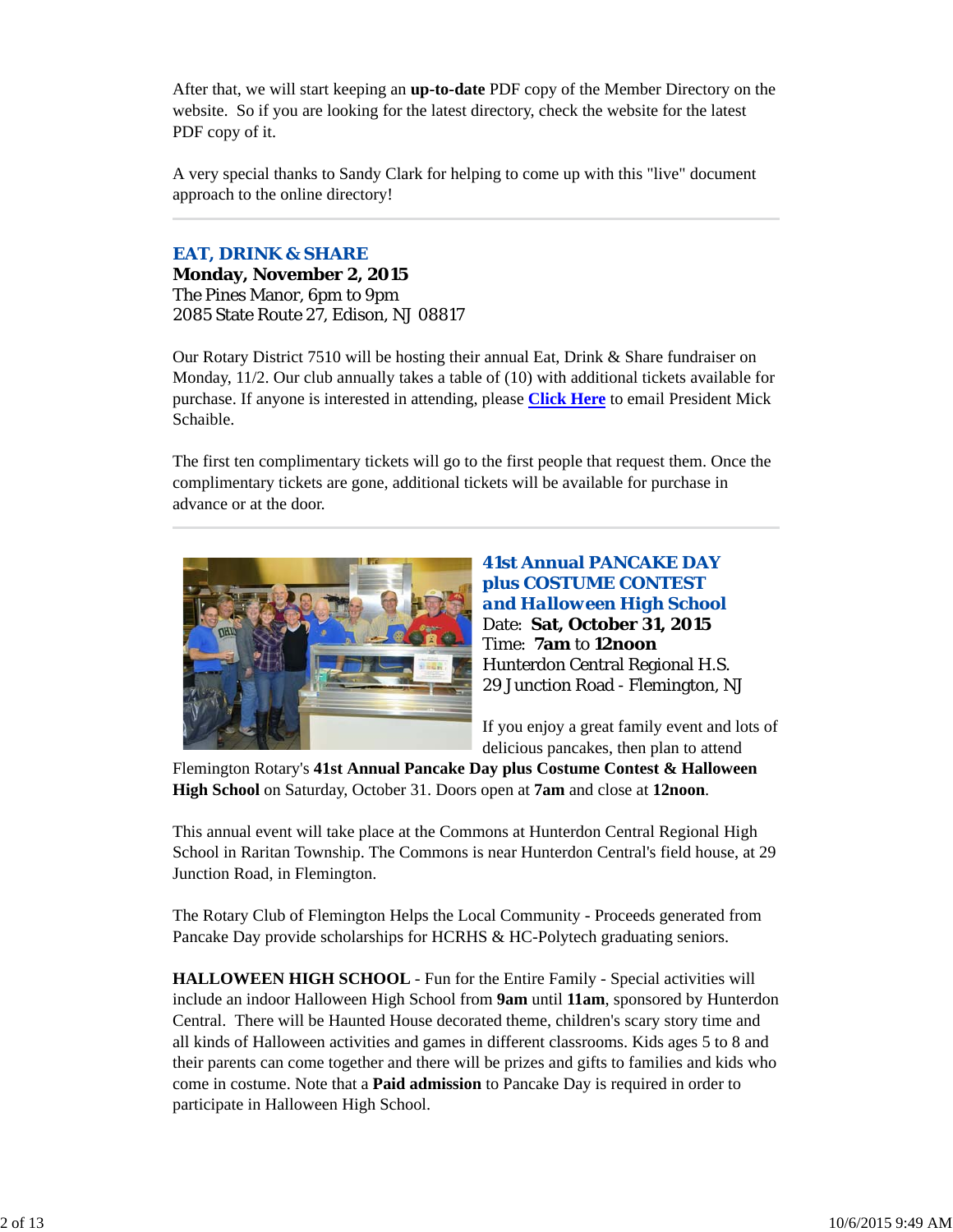

**COSTUME CONTEST** - A **Costume Contest** will be held during the Pancake Day event. The contest will begin at **11am** and is for the **Ages** of Infant to 16. **Cash Prizes** for best costumes as selected by the judges! Note that a **Paid admission** to Pancake Day is required in order to participate in the Costume Contest. The categories for the costume contest are:

- **SCARRIEST** costume.
- **SUPER HERO** costume.
- **ANIMAL** costume.
- **FUNNIEST** costume.
- **PRINCESS** costume.
- **FAMOUS PERSON** costume.

**DELICIOUS PANCAKES and more** - Rotary will have delicious Buttermilk Pancakes for all ages to enjoy from **7am** to **12noon**! And, in addition to the flapjacks, sausage, juice, coffee & tea, there will also be a bake sale. The bake sale will offer a broad selection of cookies, cakes, pies and pastries prepared by Rotary members and their families.

**EVENT TICKETS** - Pancake Day tickets are available in advance from Rotary Club of Flemington members, or at the door. Enjoy as much as you can eat  $&$  drink! This includes pancakes, sausages, butter, syrup, coffee, tea, juice and milk. Cost is only \$7.00 for adults; \$4.00 for children ages 5 - 11; Children under 5 are free. Ticket cost includes admission to the Costume Contest, Walk-Through The Human Brain & Halloween High School.

**OPTIONAL FOOD PANTRY DONATIONS** - We will gladly accept non-perishable food donations, which will be distributed to the local food pantries. The Rotary Club of Flemington would like to thank the generosity of the many local community businesses who help make the event possible.

For more info, goto www.FlemingtonRotaryNJ.org or contact Event Chair, Lynn Hyman at 908-304-4199 or by email at lynnjim5@verizon.net



Hunterdon Healthcare Thanks to the **Hunterdon** 

Your full circle of care. www.hunterdonhealthcare.org

**Healthcare System** for being our **Primary Event Sponsor**!



*The MEGA Brain* **Walk-Through Exhibit at Pancake Day**

The **Hunterdon Healthcare System** is also very generously sponsoring a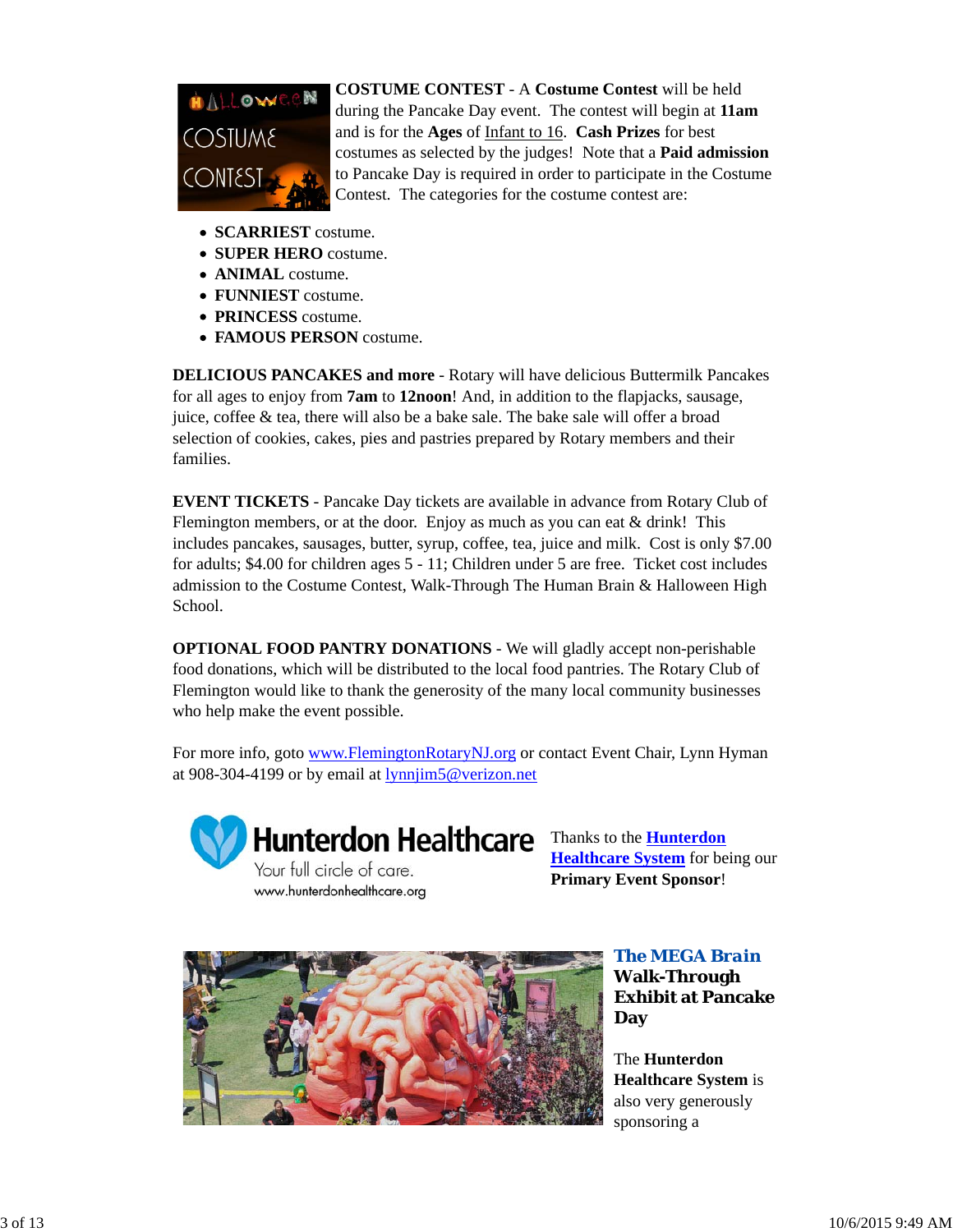walk-through brain exhibit that will be at Pancake Day for all to enjoy! The exhibit called "**The MEGA Brain**", as manufactured by Medical Inflatables, is the world's only portable, inflatable, walk-through brain exhibit. Visitors enter the exhibit through the frontal lobe, which is responsible for personality and higher cognitive functions, and exit through the cerebellum, the portion of the brain that controls balance and coordination.

The MEGA Brain is approximately 18 feet long by 14 feet wide by 12 feet high.

The MEGA Brain provides a highly interactive educational experience that increases people's awareness of the central nervous system's most critical organ. Visitors can step inside the human brain, learn about the various structures and normal brain function, observe examples of brain trauma and disease, and view displays explaining some of the latest neurological medical treatments.

The MEGA Brain showcases a variety of features, both inside and outside the brain, including:

### **INSIDE the brain**:

- Stroke
- Alzheimer's disease
- Headaches
- Parkinson's disease
- Epilepsy
- Meningitis
- Multiple Sclerosis (MS)

## **OUTSIDE the brain**:

- Brain tumor
- Brain trauma
- Treatment/prevention options for stroke, brain protection, and brain imaging
- Stroke
- Aneurysm



# *Rotary International* **Miles to End Polio Virtual Ride**

President Mick wanted you to see this email that he received from Rotary International.

Dear Rotary Club President:

We recently marked **one year without polio in Africa**. While this progress is momentous, we haven't finished the job of eradicating polio yet. Now, more than ever, we need to redouble our efforts to reach a polio-free world.

On 21 November, a team of Rotary staff and I will join Rotary members from Arizona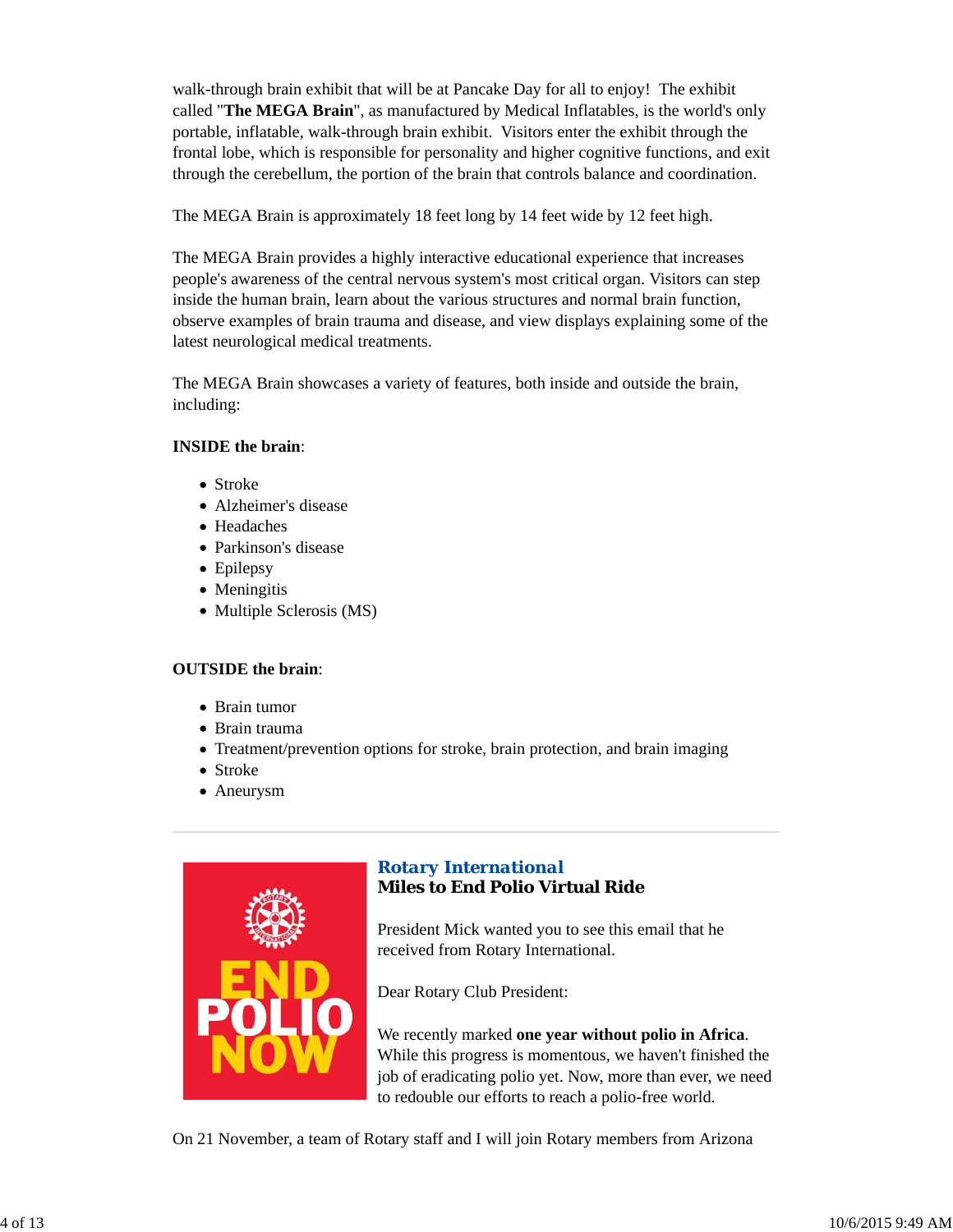and around the world in **El Tour de Tucson** to raise funds for polio eradication. The 104-mile race, which attracts more than 9,000 cyclists a year, is one of the top cycling events in the United States. Our Miles to End Polio **fundraising goal is \$10 million**. You can read about each staff rider **HERE**.

Is your club looking for fundraiser to support polio eradication? Would you like you like to join the team? Take part in the Indoor Ride to End Polio! Ride a stationary bike at your local gym or at home any time from 14-21 November. More information can be found below. **REGISTER TODAY** or feel free to encourage fellow Rotarians to register or you could ride with us in Tucson.

Sincerely, John Hewko - RI General Secretary CC District Governors

## *Rotary International OPEN WORLD PROGRAM 2016 CALL FOR HOSTS*

President Mick asked me to pass along the following email that he received:

Dear Rotary Club President,

We are pleased to announce new hosting opportunities under the Open World Program during the 2016 calendar year.

The Open World Program is available only to Rotary clubs in the United States, and provides an opportunity to build fellowship and friendship to strengthen international understanding by hosting emerging Eurasian leaders from Azerbaijan, Georgia, Kazakhstan, Kosovo, Kyrgyzstan, Moldova, Russia, Tajikistan, and Ukraine in your community. Rotary clubs are needed to host six-participant delegations for eight days and nights and prepare a professional program related to business, community, and civic life in the United States.

The program focuses primarily on developing a network of leaders who have an understanding of how American communities deal with contemporary issues and who want to maintain contact with their new American contacts and other counterparts. Often, these collaborations lead to service projects between Rotary clubs in the two countries.

Is your Rotary club interested in working on an international project, hosting six Open World participants (emerging and/or current Eurasian leaders) for eight days, and willing to develop an intensive week of programs based on a selected Open World theme? Review the **Open World Program Brochure** and **Host Request Form** and email the completed form to openworldprogram@rotary.org by Thursday, 15 October 2015.

Find out more about the **Open World Program** or email us at openworldprogram@rotary.org.

Sincerely, Natalia Kunzer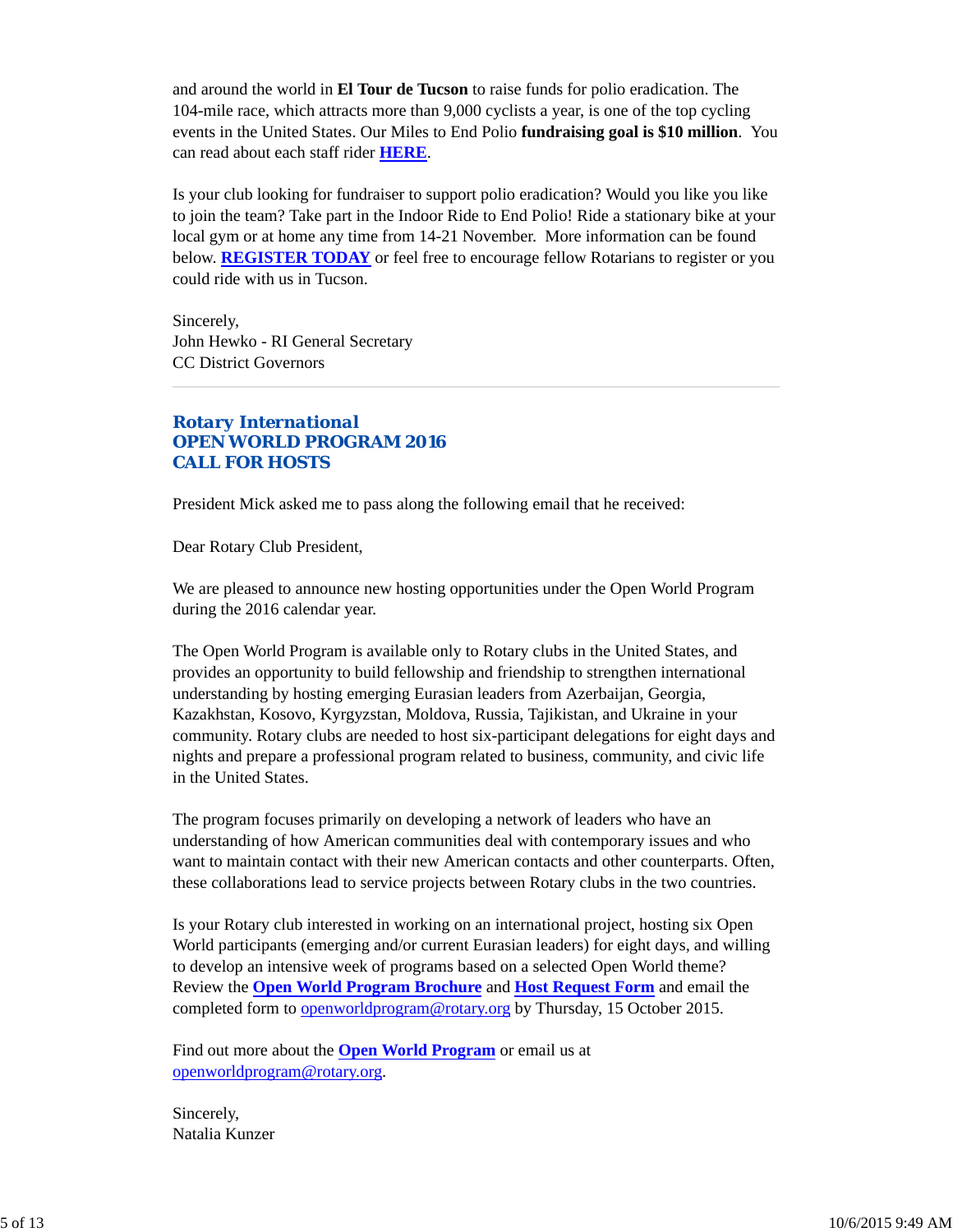Open World Program Officer ONE ROTARY CENTER 1560 SHERMAN AVENUE EVANSTON, ILLINOIS 60201-3698 USA www.ROTARY.org



## *10th West Africa Project Fair* **November 10 - 19, 2015 Week-Long, International Trip**

President Mick received this email that he wanted to share with everyone. **Click Here** to download a PDF of the 5-page flyer about the 10th West Africa Project Fair.

-------------------------------

Dear Rotary Club President:

Congratulations on the beginning of a new and hopefully successful year of Rotary Service as a Club President. I sincerely hope it is a wonderfully productive and satisfying experience for you.

The purpose of this correspondence is to announce an upcoming trip to **Cote d'Ivoire, West Africa** in **November 2015** to participate in a **polio immunization exercise**, **attend the 10th Annual West Africa Project Fair**, and engage in a **hands-on work project.** Attached is detailed trip information. Please feel free to share this information with the Rotarians in your club *as soon as possible* as we have a limited amount of space and expect this trip to be filled in the next week or two.

Trip Dates: **November 10 - 19, 2015** Travel to: **Abidjan, Cote d'Ivoire, West Africa** Per Person Price: **\$1,779, double occupancy**

Program includes: Hotel accommodations, transfers, most meals, polio immunization exercise, hands-on community service field work, West Africa Project Fair registration, special Rotary and fellowship events, sightseeing, etc.

In November 2015, North American Rotarians will travel to **Abidjan, Cote d'Ivoire,** for a life changing experience. Have you ever heard a Rotarian speak about their personal experience participating in a polio eradication exercise, a cleft lip/cleft palate mission, or work on a humanitarian grant? These trips have a profound effect upon the individual. For those of you who have gone on one of these trips you know, and for those of you who have yet to enjoy this experience, you should.

The experiences you have stay with you forever. You get up early in the morning, travel with local Rotarians to a village, health clinic or impoverished neighborhood, and for the next few hours, you change. Small children come up to you to say thank you. Mothers and fathers smile at you knowing that you are giving their child a chance for a better life. You meet with the leaders in the village to learn of their needs and their hopes. It is hot; it is dusty; it makes you uncomfortable; it is exquisite.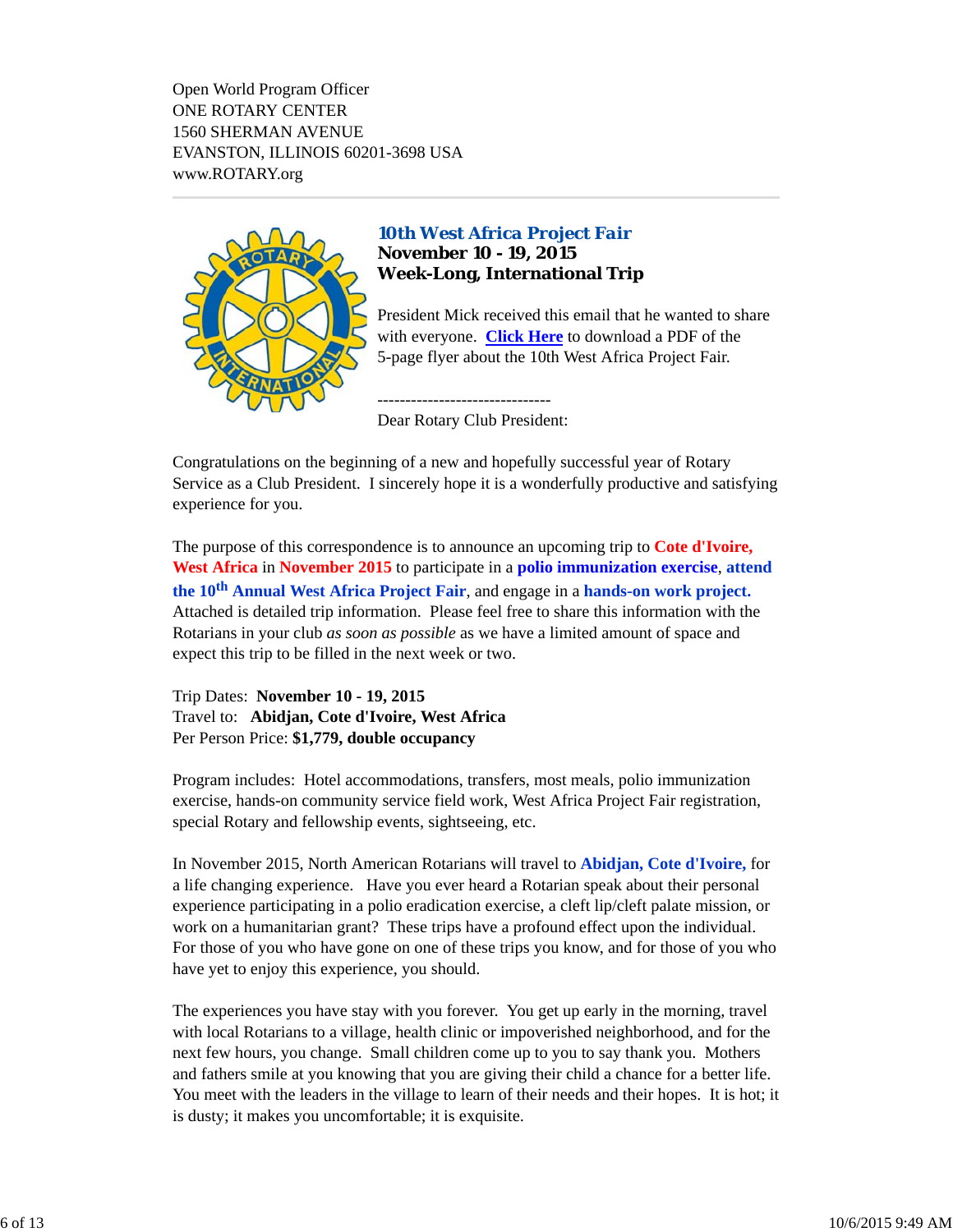The West Africa Project Fair is endorsed by Rotary's Reach Out to Africa Committee (ROTA), who is trying to generate greater connectivity between the African and North American Rotarians to generate greater support of the projects of Africa. Your involvement, or your club's involvement, in this Fair would not only provide an opportunity for project support, it would also help your members to grow and to understand the benefits of being a Rotarian. Involvement in Rotary gives the ordinary Rotarian extraordinary opportunities to do things that they could never do anywhere else. This trip is just such an experience.

Even if you are unable to join us this year, please feel free to **announce this program in your club over the next month**, get it on websites, and get it in newsletters. Encourage your members to participate - help them to Be a Gift to the World.

Let us know if you have any questions. We hope to hear from you soon.

Brad

Bradford R. Howard Rotary International Director, Zones 25-26, 2015-2017

516 Grand Avenue Oakland, CA 94610 Phone: (510) 834-2260 FAX: (510) 834-1019



# *SPEAKERS & PROGRAMS BEING SOUGHT*

President Mick is looking for some ideas for upcoming meeting programs and speakers. If you have any leads, please pass them onto Mick Schaible, who will follow-up to schedule the speaker.

**Click here** to generate an email directly to Mick.



# *HUNTERDON COUNTY CHAMBER OF COMMERCE*

As you know, the Rotary Club of Flemington is a member of the H.C. Chamber of Commerce. This enables all Rotarians the ability to attend a Chamber function as a "member". If someone asks you what your business is, you would explain that you are a member representing the Rotary Club of Flemington. **Click Here** to visit the Chamber website for a listing of upcoming events.



*Hunterdon Chamber Internet Radio "THE ROTARY HOUR"* **Mondays from 10am to 11am**

PDG Megan Jones-Holt is the host of "The Rotary Hour" on the Hunterdon Chamber Internet Radio station and is looking for guests to have on the show.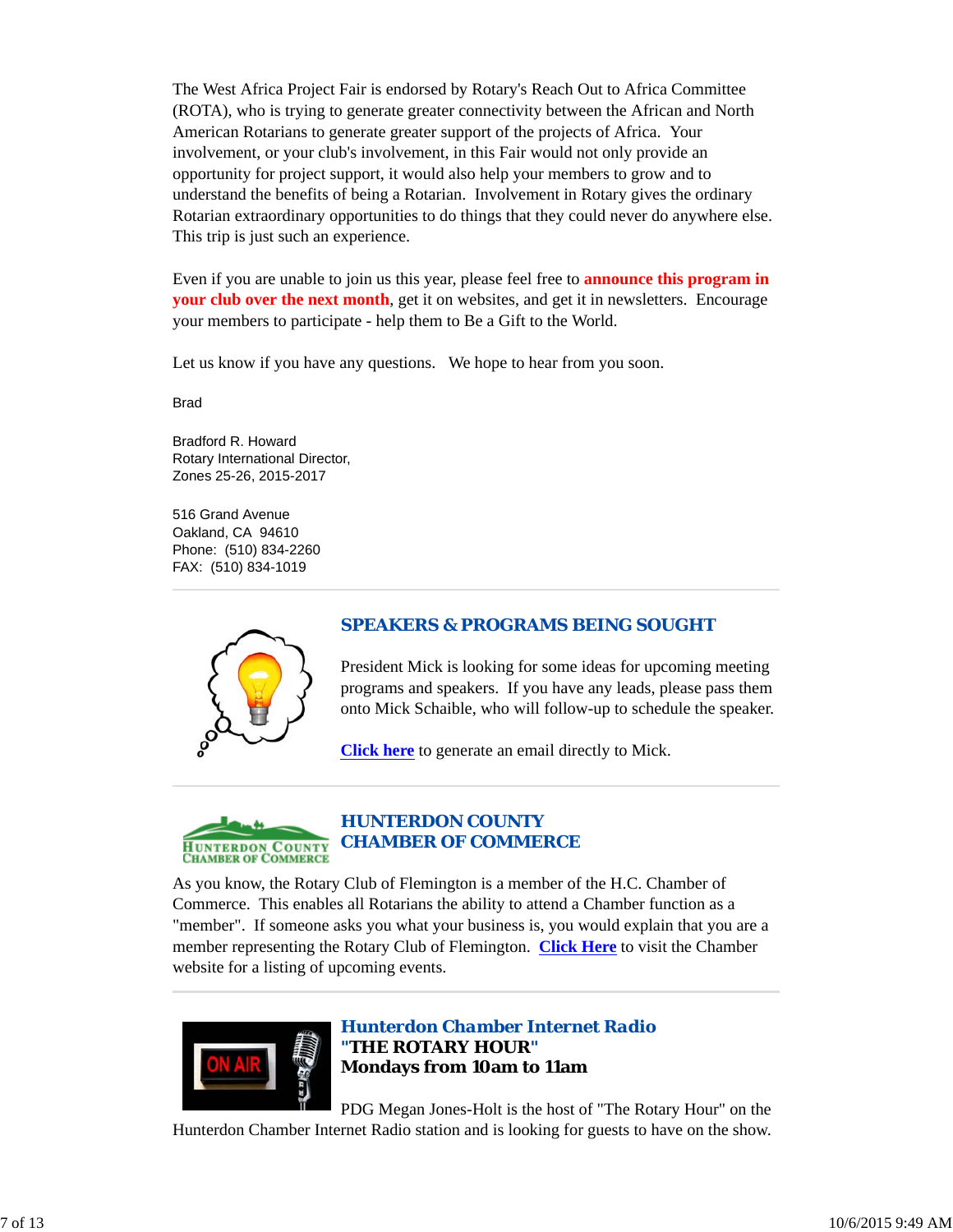If you are intersted, please get in touch with Megan at (908)894-4590 or **mjonesholt@gmail.com**. **Click Here** to listen to the Hunterdon Chamber Internet Radio station from your PC, smart phone, mobile device, etc.

#### *FLEMINGTON BUSINESS IMPROVEMENT DISTRICT* www.downtownflemington.com FLEMINGTON

If you would like to learn more about events and activities going on around Flemington, please **CLICK HERE** to visit the Flemington Business Improvement District (BID) website.

# *ROTARY DISTRICT 7510 NEWS*

**Click Here** to read the current news from our Rotary District 7510.

## *SPEAKERS & PROGRAMS BEING SOUGHT*

We are always seeking new or creative ideas for upcoming meeting programs and speakers. If you have any leads, please pass them onto Mick Schaible. **Click here** to generate an email directly to Mick.

# *UPCOMING DATES TO NOTE*

## **Summary of Upcoming Club Meeting Programs**:

Wed, 10/07: HCRHS Program: Backward Bicycle video presentation (Projector & Screen Needed)

Wed, 10/14: HCRHS Program: How Wolves Changes Rivers video presentation (Projector & Screen Needed) Wed, 10/21: District Governor Hal Daume - Official Visit

Wed, 10/28: TBA

Wed, 11/04: District Conference

Wed,  $11/11$ : HCRHS Program: Changing the Way We Teach Math video presentation (Projector & Screen Needed)

Wed,  $11/18$ : Club Assembly with Club Budget Discussion (All members are requested to attend)

Wed, 11/25: TBA

**Next RCOF Board Meeting**: Tues, 11/14/2015 at 6:00 PM. (Meetings held bi-monthly).

**Next Membership Meeting**: Wed, 10/14/2015 at 1:30 PM (Usually the 2<sup>nd</sup> Wed).

**Upcoming RCOF Club Events, Fundraisers, Fellowship Events, Etc**.: Sat, 10/31: **Pancake Day & Costume Contest** at the H.C.R.H.S. Commons Fri, 12/04: **Christmas Tree Lighting Ceremony** (Main Street, Flemington) Sun, 12/06: **Hunterdon Holiday Parade** at **5pm** (Main Street, Flemington)

**Rotary District 7510 Events & Functions:**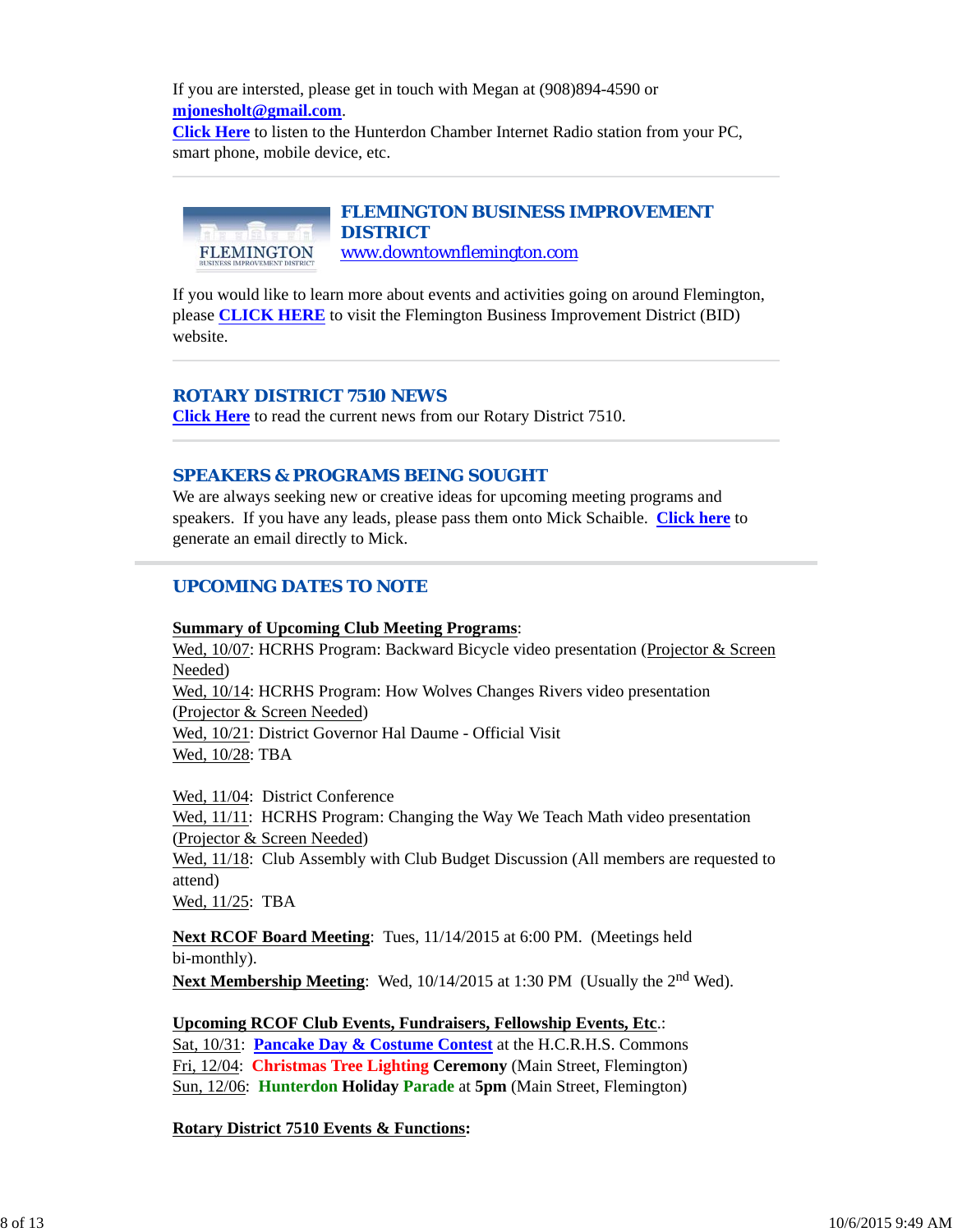Fri, 09/25: **Help Nepal Benefit Concert** at the Scotch Plains-Fanwood High School; 667 Westfield Road, Scotch Plains at **6pm** Tue, 10/06: **Vocational Assembly** at The Pines Manor; Talmadge Road & Route 27, Edison, NJ at 3:30pm. Cost is \$50 per person in advance. Sat, 10/31: **Foundation Grants Seminar** at The Bridgewater Marriott Hotel; 700 Commons Way, Bridgewater, NJ at 8:30am. No cost to attend.

#### *COMMITTEE LIST:*

**Click Here** to download the listing of all current Club Committee's and its members.

#### *"MEMBERS ONLY" WEBSITE:*

#### **Click Here for the Members Only section of the website to find:**

- 1) The "Membership Proposal Form" to propose a new member.
- 2) New Member Information.
- 3) An Online Copy of the Club Membership Directory.
- 4) A Link to All Photos Albums of the Club.

#### *ROTARY WEBSITE LINKS:*

Rotary International: **www.Rotary.org** Rotary District 7510: **www.RotaryNJ.org**

### *NEARBY ROTARY CLUB MEETINGS:*

As A Rotarian, you are Welcome to attend a Rotary Club meeting anywhere in the world. Click here for the Rotary Club Locator App. Or see below for some local meetings:

#### Mondays

**Lambertville/New Hope** (6:30 pm) - Lambertville Station Restaurant; 11 Bridge Street, Lambertville NJ 08530

**Piscataway** (12:15 pm) - Radisson Hotel; 21 Kingsbridge Road, Piscataway, NJ 08854

#### Tuesdays

**Whitehouse** (12:15 pm) - Max's 22; 456 Route 22 West, Whitehouse Station, NJ 08889 **Princeton** (12:15 pm) - The Nassau Club; 6 Mercer Street, Princeton, NJ 08540 **Bridgewater-Bound Brook** (12:15 pm) - Arbor Glenn; 100 Monroe St, Bridgewater 08807

#### Wednesdays

**Branchburg Township** (7:30 am): Stoney Brook Grille; 1285 Route 28, North Branch, NJ 08876

**Flemington** (12:15pm): Copper Hill Country Club; 100 Copper Hill Road, Ringoes, NJ 08851

**Hillsborough Township** (6:15 pm): Pheasant's Landing; 311 Amwell Road (Rt. 514), Hillsborough, NJ 08844

#### Thursdays

**Clinton Sunrise** (7:30 am): Clinton Fire Department; New Street, Clinton, NJ 08809 **Somerville/Bridgewater** (12:15 pm): Bridgewater Manor; 1251 US Highway 202/206, Bridgewater, NJ 08807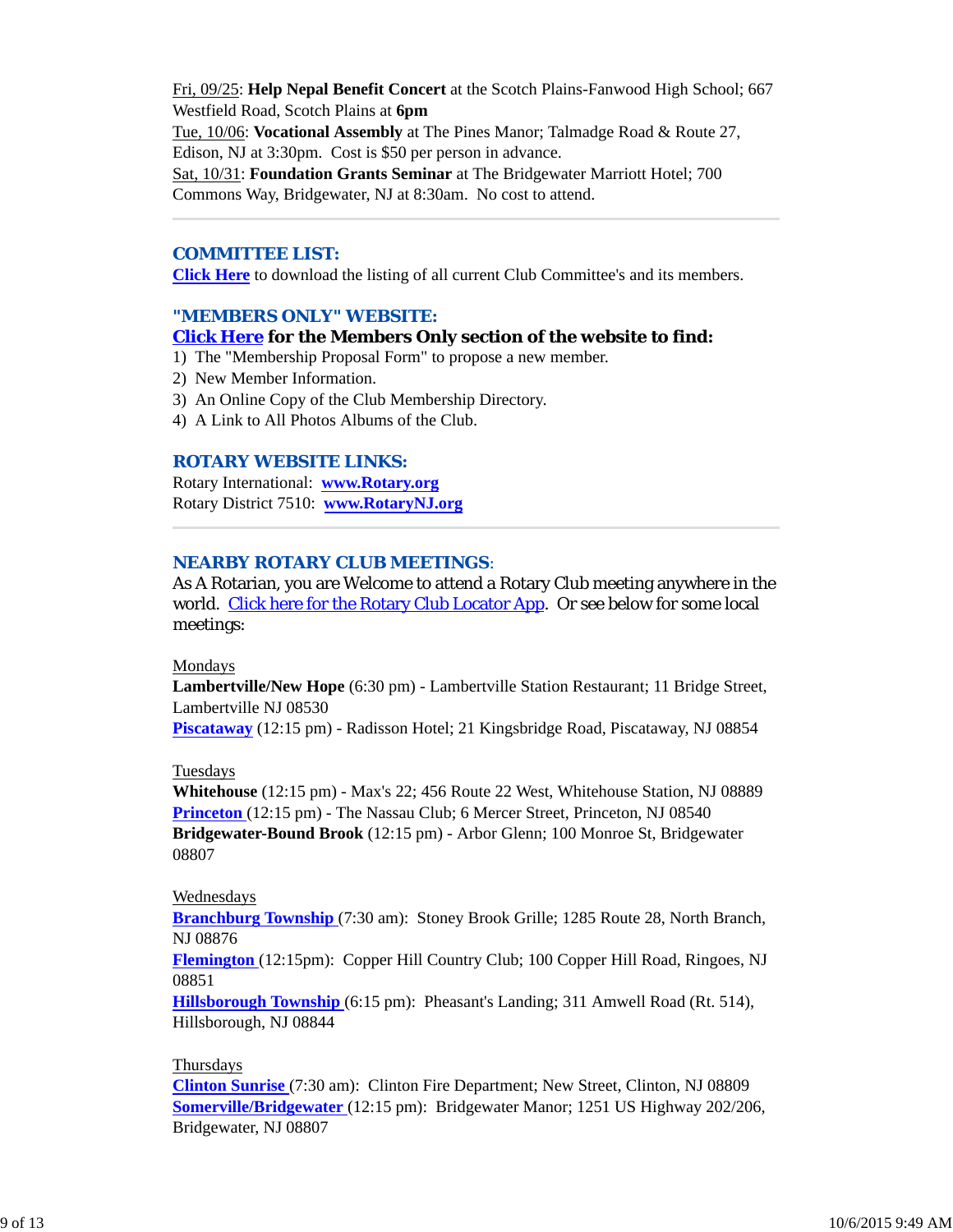**Trenton** (12:15 pm): Freddie's Tavern; 12 Railroad Avenue, West Trenton, NJ 08628

Fridays **North Hunterdon** (12:15 pm): Beaver Brook County Club; 25 County Club Drive, Annandale, NJ 08801 **Princeton Corridor** (12:15pm): Hyatt Regency; 102 Carnegie Center, Rt. 1 North, Princeton, NJ 08540

eClub

**Rotary eClub of Hunterdon Horizon**: View website for meetings or online makeups.

RI President's Call for Action in **2015-2016**: **"Be A Gift To The World"**

**Rotary Club of Flemington - Our 92nd Year**

Founded October 3, 1923 \* Charter #1529 \* District 7510

| <b>Club President</b>                                        | <b>Mick Schaible</b>                         |  |
|--------------------------------------------------------------|----------------------------------------------|--|
| President-Elect                                              | D.J. Wright                                  |  |
| Secretary                                                    | <b>Chris Steffner</b>                        |  |
| Treasurer, General                                           | <b>Bob Newland</b>                           |  |
| Treasurer, Lunch                                             | <b>Lynn Hyman</b> (immediate Past-President) |  |
| <b>Board Member</b>                                          | <b>Chris Kamnitsis</b>                       |  |
| <b>Board Member</b>                                          | <b>Joe Ziegler</b>                           |  |
| Sergeant-at-Arms                                             | <b>Jim Davidson</b>                          |  |
| R.I. President                                               | <b>K.R. "Ravi" Ravindran</b> (Sri Lanka)     |  |
| District Governor (DG)                                       | <b>Hal Daume</b> (Berkeley Heights, NJ)      |  |
| District Governor Elect (DGE)                                | <b>Charles Minton</b> (Union, NJ)            |  |
| District Governor Nomimee (DGN)                              | <b>Bob Zeglarski</b> (Roselle-Rosselle Park) |  |
| <b>Assistant District Governor (ADG)</b>                     | <b>Albert Varga</b> (Lambertville-New Hope)  |  |
| Club Meetings: Wednesday, 12:15 pm, Copper Hill Country Club |                                              |  |

100 Copper Hill Road, Ringoes 08551





Be a gift to the world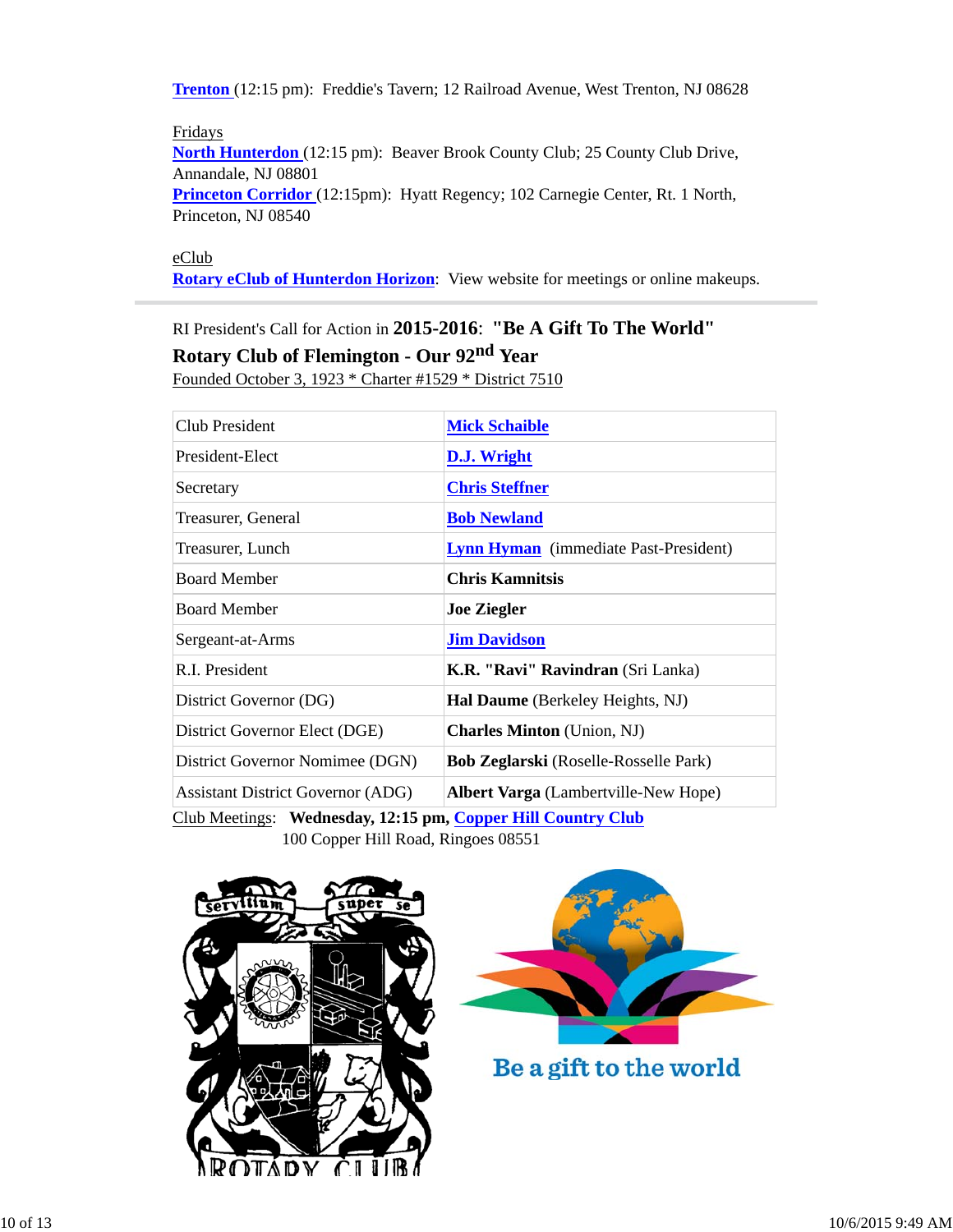

**MISSION STATEMENT:** The mission of Rotary International is to assist and guide Rotarians and Rotary clubs to accomplish the Object of Rotary to ensure Rotary's continuing relevance and to help build a better world, emphasizing service activities by individuals and groups that enhance the quality of life and human dignity, encouraging high ethical standards, and creating greater understanding among all people to advance the search for peace in the world.

**THE OBJECT OF ROTARY:** The object of Rotary is to encourage and foster the ideal of service as a basis of worthy enterprise and, in particular, to encourage and foster:

**1st**: The development of acquaintance as an opportunity for service;

**2nd**: High ethical standards in business and professions, the recognition of the worthiness of all useful occupations, and the dignifying of each Rotarian's occupation as an opportunity to serve society;

**3rd**: The application of the ideal of service in each Rotarian's personal, business and community life;

**4th**: The advancement of international understanding, goodwill, and peace through a world fellowship of business and professional persons united in the ideal of service.

**THE 4-WAY TEST:** "Of the things we think, say or do:

- **1st**: Is it the Truth?
- 2<sup>nd</sup>: Is it Fair to all concerned?
- **3rd**: Will it build goodwill and better friendships?
- **4th**: Will it be beneficial to all concerned?"

## *ROTARY's AVENUE'S OF SERVICE*:

**1)** Through **Club Service**, we have fun, build lasting friendships, and make sure that our club runs well.

**2)** Through **Vocational Service**, we volunteer our professional skills to serve others and promote integrity in everything we do.

**3)** Through **Community Service**, we address local needs and work with our community to bring lasting improvements.

**4)** Through **International Service**, we meet humanitarian needs around the globe and promote world understanding and peace.

**5)** Through **Youth Service**, we work with young people to help them become the next generation of leaders, visionaries, and peacemakers.

## **2015-2016 CLUB MEMBER ROSTER Rotary Club of Flemington, NJ** Current Number of Members: 42

**Rotarian Member Since Classification** Black, Bruce B. 2007 Health and Fitness Bohler, Herbert C. (Herb) 1977 Specialty Advertising **Campbell, Jennifer 2015 General Practice**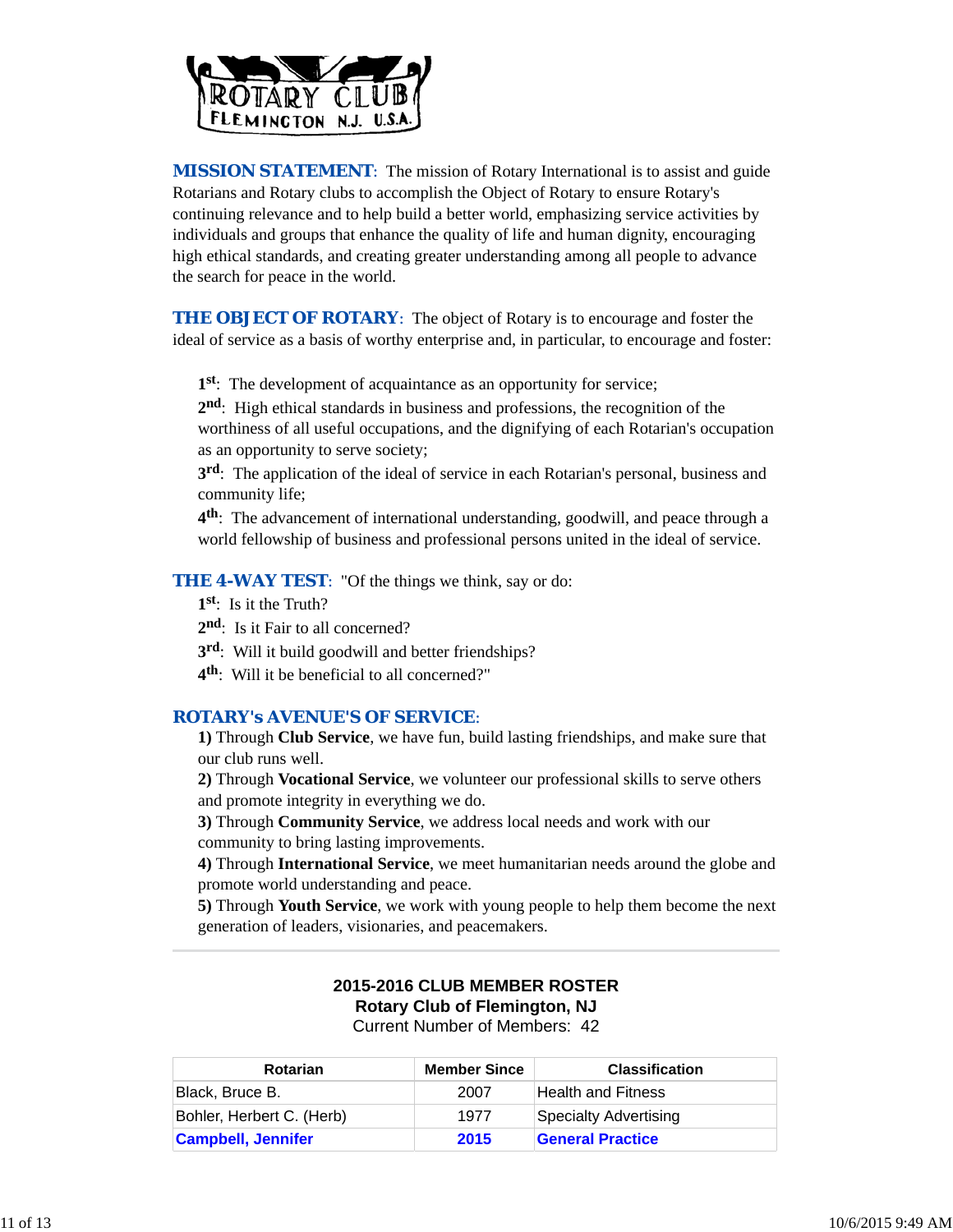| Chittenden, Robert L. (Bob)       | 2003 | M.E.F.P. Consulting Engineering |
|-----------------------------------|------|---------------------------------|
| Clark, Arthur L. (Sandy)          | 1987 | Printing                        |
| Davidson, James G. (Jim)          | 2002 | <b>Rubber Products</b>          |
| Erskine, John                     | 2014 | Youth Development               |
| Ferrari, Frederick J. (Fred)      | 1964 | Orthodontia                     |
| Fisher, Charles H. (Charlie)      | 1961 | <b>Funeral Services</b>         |
| Fisher, Thomas H. (Tom)           | 2012 | Property & Casualty Insurance   |
| <b>Harkness, David W. (Dave)</b>  | 2015 | <b>Hospital Affairs</b>         |
| Harrison, Jeffrey (Jeff)          | 1996 | Psychotherapy                   |
| Hyman, Lynn                       | 2010 | <b>Retail Banking</b>           |
| Kamnitsis, Christopher P. (Chris) | 2001 | <b>Financial Planning</b>       |
| Kavanagh, Michele                 | 2013 | <b>Community Banking</b>        |
| Liebross, Ira                     | 1997 | <b>Family Medicine</b>          |
| Loew, Darren                      | 2002 | <b>Orthodontics</b>             |
| Martin, Teresa (Terry)            | 1993 | Solid Waste/Recycling           |
| Mazujian, Harry                   | 2004 | Clergy                          |
| McWilliams, Nancy                 | 1992 | Psychotherapy                   |
| Metz, Kim                         | 2007 | <b>Technical Education</b>      |
| Muller, George D.                 | 1964 | <b>Cut Glass Manufacturing</b>  |
| Nastasi, William (Bill)           | 1996 | <b>General Contracting</b>      |
| Newland, Robert D. (Bob)          | 1998 | Insurance                       |
| Ownes, Terry M.                   | 1987 | <b>Floor Covering</b>           |
| Phelan, Christopher J. (Chris)    | 2009 | <b>Chamber Of Commerce</b>      |
| Randolph, R. Wayne                | 1982 | <b>Veterinary Medicine</b>      |
| Reinbacher, Otto A.               | 1997 | Clergy                          |
| Rogow, Stephen S. (Steve)         | 1973 | Orthodontics                    |
| Schaible, R. Michael (Mick)       | 1998 | <b>Appraisal Services</b>       |
| Skowronek, Kenneth J. (Ken)       | 1994 | <b>Family Law</b>               |
| Sollner, Richard F. (Dick)        | 1962 | Air Transportation              |
| Steffner, Christina (Chris)       | 2014 | Education                       |
| Stothoff, Richard H. (Dick)       | 1966 | Sanitary Engineering            |
| Weinstein, Theodore H. (Ted)      | 1994 | <b>Pulmonary Medicine</b>       |
| Widico, Karen A.                  | 1997 | <b>Public Health Services</b>   |
| Williams, Gwen                    | 1991 | Purchasing/Manufacturing        |
| Wise, Robert (Bob)                | 1992 | <b>Hospital Administration</b>  |
| Woske, Harry                      | 1977 | Cardiology                      |
| Wright, Daniel J. (D.J.)          | 2003 | <b>Funeral Services</b>         |
| Ziegler, Joseph E. (Joe)          | 1988 | <b>Investment Advisor</b>       |
| Zullo, John J. (Johnnie)          | 1987 | <b>Chemical Engineering</b>     |